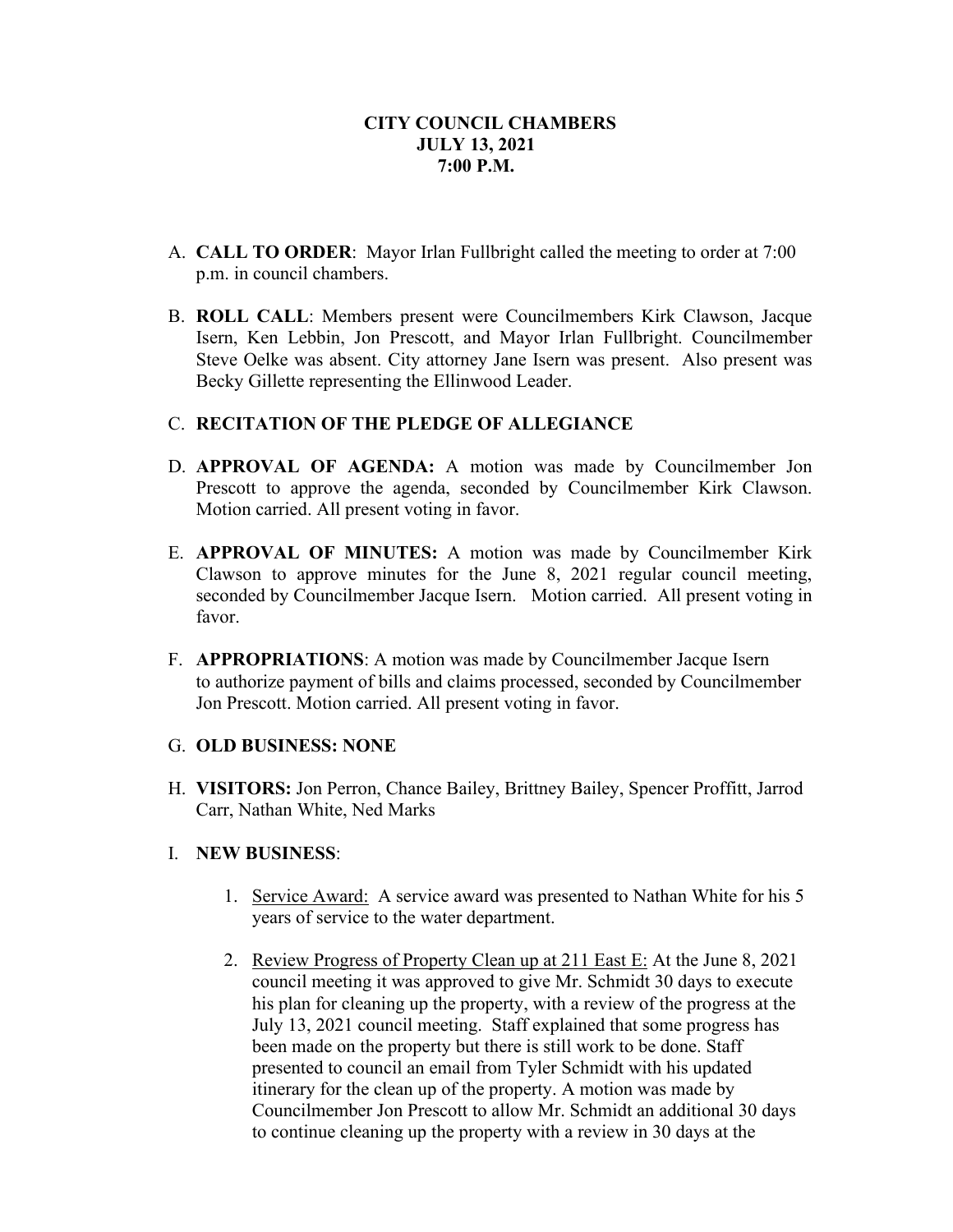August 10, 2021 council meeting, seconded by Councilmember Ken Lebbin. Motion carried. All present voting in favor.

3. Discussion of Municipal Water Wells: Staff explained that over the last year manganese levels have increased in several of the city's water wells. In February 2021 the City quit using well #5 because of the increased manganese level and requested the services of Ned Marks from Terrane Resources to help evaluate the cause. Presented to council was a detailed report from Mr. Marks with his findings and recommendations. Mr. Marks was present at the meeting to explain his report and address questions and concerns from the council. Also presented to council was an invoice from Terrane Resources in the amount of \$10,500 for services performed to date.

A motion was made by Councilmember Jon Prescott to engage Terrance Resources to develop a work plan for water well #5, seconded by Councilmember Ken Lebbin. Motion carried. All present voting in favor. A motion was made by Councilmember Ken Lebbin to approve payment of \$10,500 to Terrane Resources for services performed to date, seconded by Councilmember Kirk Clawson. Motion carried. All present voting in favor.

4. Sale of Lot at 400 East 4<sup>th</sup>: Presented to council was an offer on the lot at 400 East 4th Street made by Brian W and Ashley R Davis for \$10,500.00 to build a single-family house as a primary residence which would qualify for the rebate program.

A motion was made by Councilmember Kirk Clawson to accept the offer submitted by Brian and Ashley Davis in the amount of \$10,500.00 with the rebate program in place, seconded by Councilmember Jon Prescott. Motion carried. All present voting in favor.

5. Dilapidated Structure at 307 W. 2<sup>nd</sup>: Presented to city council was a report from Police Chief Bailey, acting as the Code Enforcement Officer detailing the condition of the structure located at  $307 \text{ W}$ .  $2^{\text{nd}}$ . Also presented to council for consideration was Resolution 071321 which deems the property at 307 W. 2<sup>nd</sup> to be a dangerous or unsafe structure and would initiate the condemnation proceedings.

Subject to K.S.A. 12-1750; 12-1756 the City Governing Body may direct a property owner to abate a dangerous or dilapidated structure. The procedural process is as follows: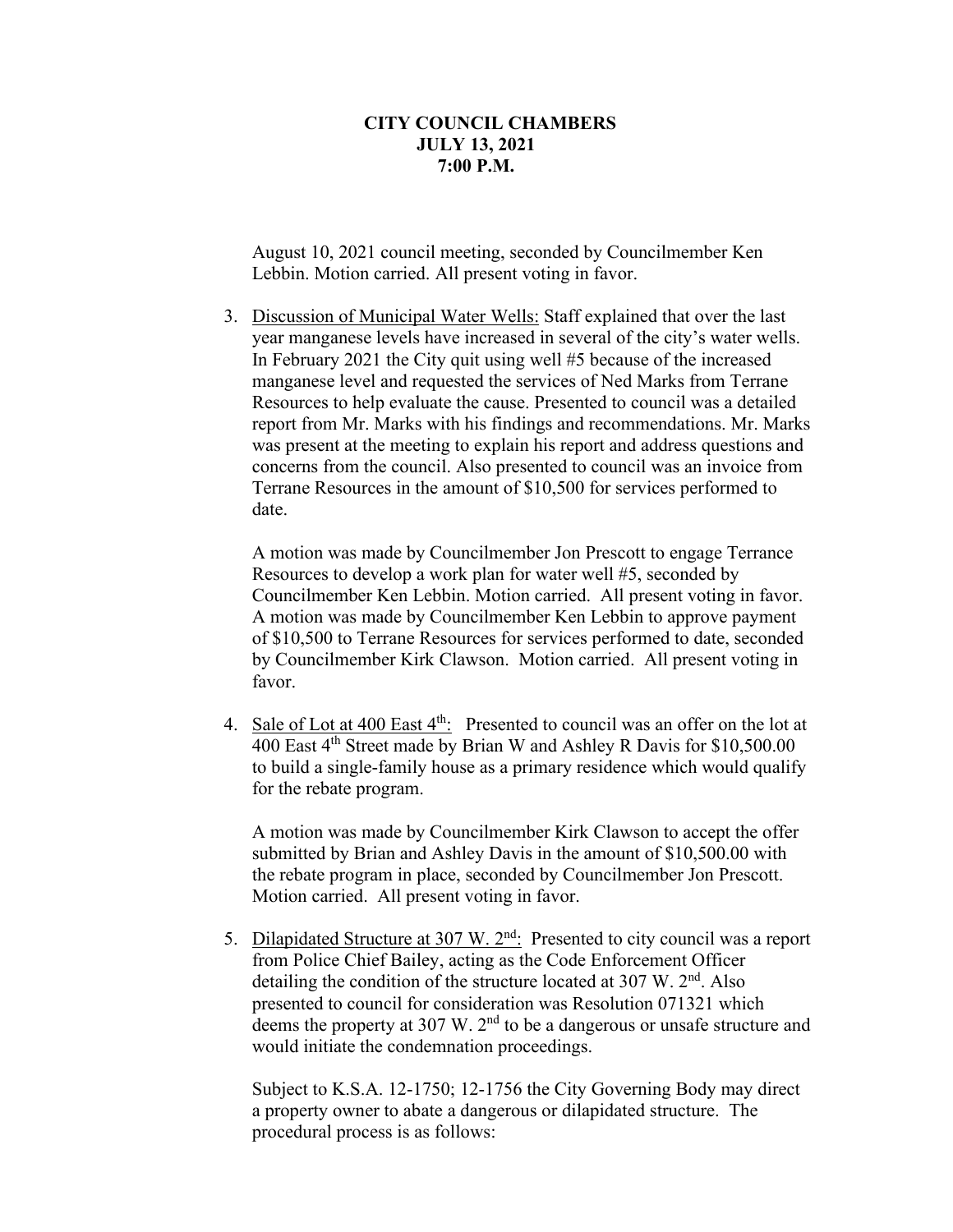- a) A written statement prepared by the Enforcing Officer is submitted to the Governing Body.
- b) The Governing Body adopts resolution.
	- 1) Resolution is published two (2) times. 30 days must elapse between last publication and date for a hearing.
	- 2) Copy of the resolution is mailed by certified mail to each owner agent, lienholder and occupant.
- c) Governing Body holds a hearing on the date and time specified in the resolution and makes a formal determination on conditions of the structure.
- e) If owner does not diligently commence repair or removal as directed by resolution the City may:
	- 1) Remove or repair the structure.
	- 2) Assess cost, less salvage, against the property.

A motion was made by Councilmember Jon Prescott to adopt Resolution No 71321, a Resolution fixing a time and place and providing for notice of a hearing before the Governing Body of the City of Ellinwood, Kansas, at which the owner, his or her agent, lienholders of record and occupants of the structures located at: , according to the recorded plat thereof, commonly known as 307 W. 2nd, in said City may appear and show cause why such structure should not be condemned and ordered repaired or demolished as an unsafe, dangerous or dilapidated structure and that a Public Hearing will be held on the 14th day of September, 2021 before the Governing Body of the City of Ellinwood at 7:00 p.m. in the council room of the city office, 104 E. 2nd Street. Motion seconded by Councilmember Kirk Clawson. Motion carried. All present voting in favor.

6. Power Plant Switch Gear Relays: Staff explained the power plant switch gear was installed in 2001 and staff has learned that the electronic relays on the eight circuits feeding the town have served their useful life and could begin to experience problems. Staff's recommendation would be to replace these over the next several years. Presented to council were 2 quotes to replace two of the relays this year. The quotes were as follows:

Utility HelpNet, Inc. \$11,980 KMEA Time and materials (estimated \$6500 per relay)

A motion was made by Councilmember Kirk Clawson to approve the quote from Utility HelpNet, Inc. in the amount of \$11,980, seconded by Councilmember Jacque Isern. Motion carried. All present voting in favor.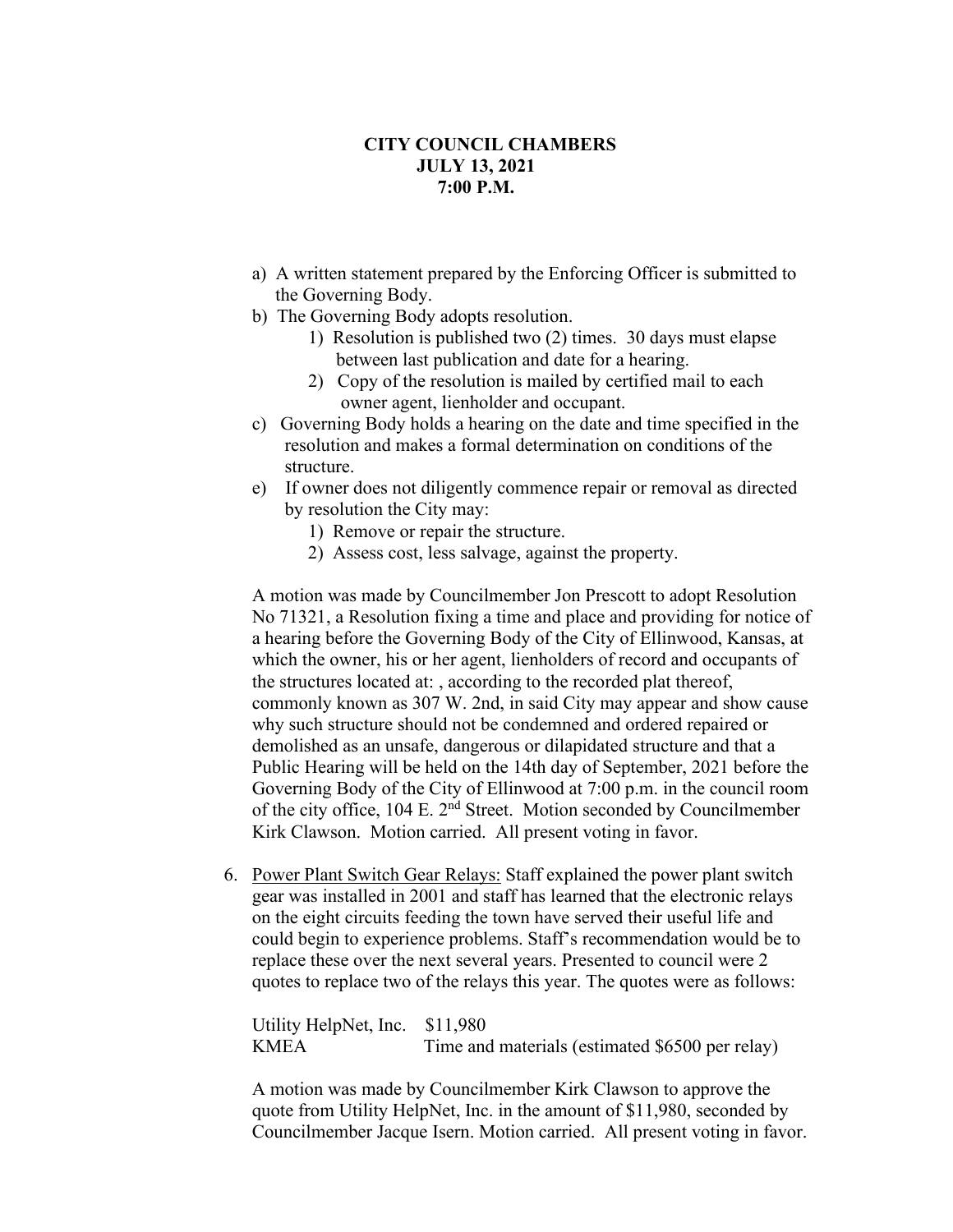- 7. Power Plant Engine Testing: Staff explained regulations require compliance testing of all engines that have a catalyst system. The City has 2 engines with a catalyst system which must be tested every five years. In order to stay compliant with regulations the testing must be completed before February 2022. Staff explained the expected costs could be \$12,200 and would like to get the testing scheduled for later this fall. Staff is waiting for additional cost estimates to possibly reduce the expected cost of \$12,200. The issue was tabled awaiting further information.
- 8. ARPA Funding: Staff reported the city has been awarded \$294,000 from American Rescue Plan Act funding. The city has received the first traunch of \$147,382.97 with the remaining half to be received in July 2022. Staff explained funds could be used for water, wastewater and storm sewer infrastructure.
- 9. Library Budget and Board Approval: Staff explained the local library is a combined school/community library. The City is responsible for a portion of the funding and operation of the library is overseen by an appointed library board. Presented to council was the proposed Library 2022 budget and the following list of Library board members for approval:

Dirk Ricker Marlene Clayton Karie Gibson Deanna Rogers Melanie Krier Marla Isern Macey Dinkel

A motion was made by Councilmember Jon Prescott to approve the list of Library board members as presented, seconded by Councilmember Jacque Isern. Motion carried. All present voting in favor.

10. Set Work Study Session for Review of 2022 Budget: A study session is recommended to review the 2022 budget. A motion was made by Councilmember Jacque Isern to schedule a budget review session for Wednesday July 21, 2021 at 6:00 p.m., seconded by Councilmember Kirk Clawson. Motion carried. All present voting in favor.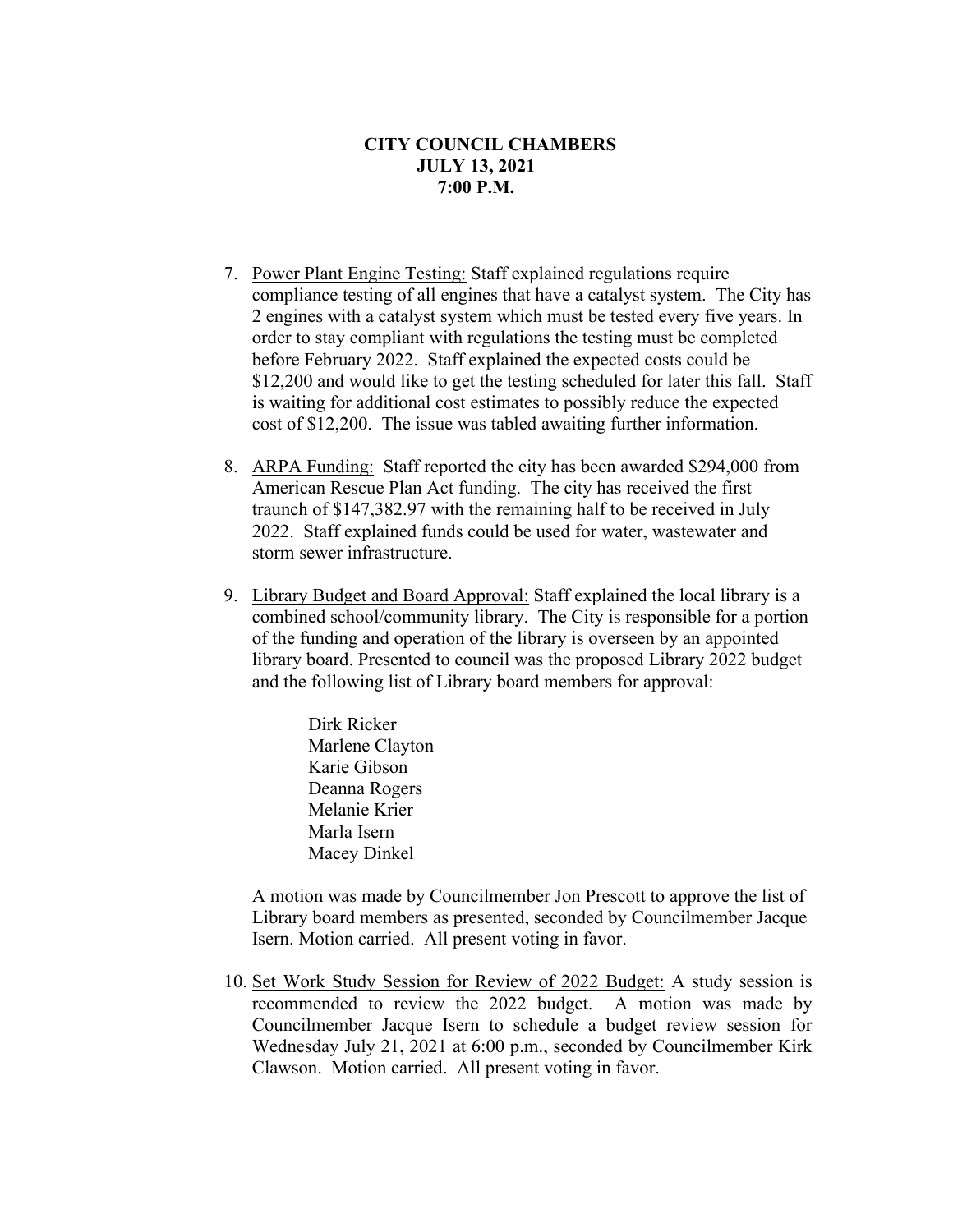11. Notice to Exceed Revenue Neutral Rate (RNR): As discussed at the June 8, 2021 council meeting, Staff's recommendation would be to build a revenue neutral budget with a \$100 minimal increase in total taxes levied which would require a RNR hearing but would ensure that the city would not lose tax revenue if final valuation decreases and ensure that the city would be in compliance with SB 13. The consensus of council was to build a revenue neutral budget as recommended. Presented to council was the "Notice of Revenue Neutral Rate Intent" which states the City's intention to exceed the Revenue Neutral Rate of 53.579 with a proposed mill levy rate of 53.589 with a date of hearing of August 23, 2021 at 7:00 pm. at the City Office 104 E. 2<sup>nd</sup> Street. Staff explained the proposed mill levy of 53.589 would bring in an additional \$115 of tax revenue for 2022.

A motion was made by Councilmember Ken Lebbin to approve the "Notice of Revenue Neutral Rate Intent" as presented above and direct the city clerk to send the notice to the Barton County Clerk as required by July 20, 2021. Motion seconded by Councilmember Jon Prescott. Motion carried. All present voting in favor.

- 12. Discussion of City Sales Tax: There has been some discussion recently regarding a city sales tax increase, in an attempt, to keep from increasing property taxes and accomplish more infrastructure improvements. Staff is recommending council discuss this item in more detail at the special July 21, 2021 council meeting.
- 13. Executive Session for Non-Elected Personnel: An executive session is requested for discussion of personnel matters of non-elected personnel. A motion was made by Councilmember Ken Lebbin to recess into executive session for the purpose of discussion of individual employees' performance pursuant to KSA 75-4319(b)(1). Executive session will be for fifteen (15) minutes beginning at 9:05 p.m. until 9:20 p.m. and council will reconvene in council chambers at that time. Persons to remain in executive session are the governing body, city administrator and city attorney, seconded by Councilmember Kirk Clawson. Motion carried. All present voting in favor. The governing body recessed into executive session at 9:05 p.m.

Meeting reconvened at 9:20 p.m. No action taken.